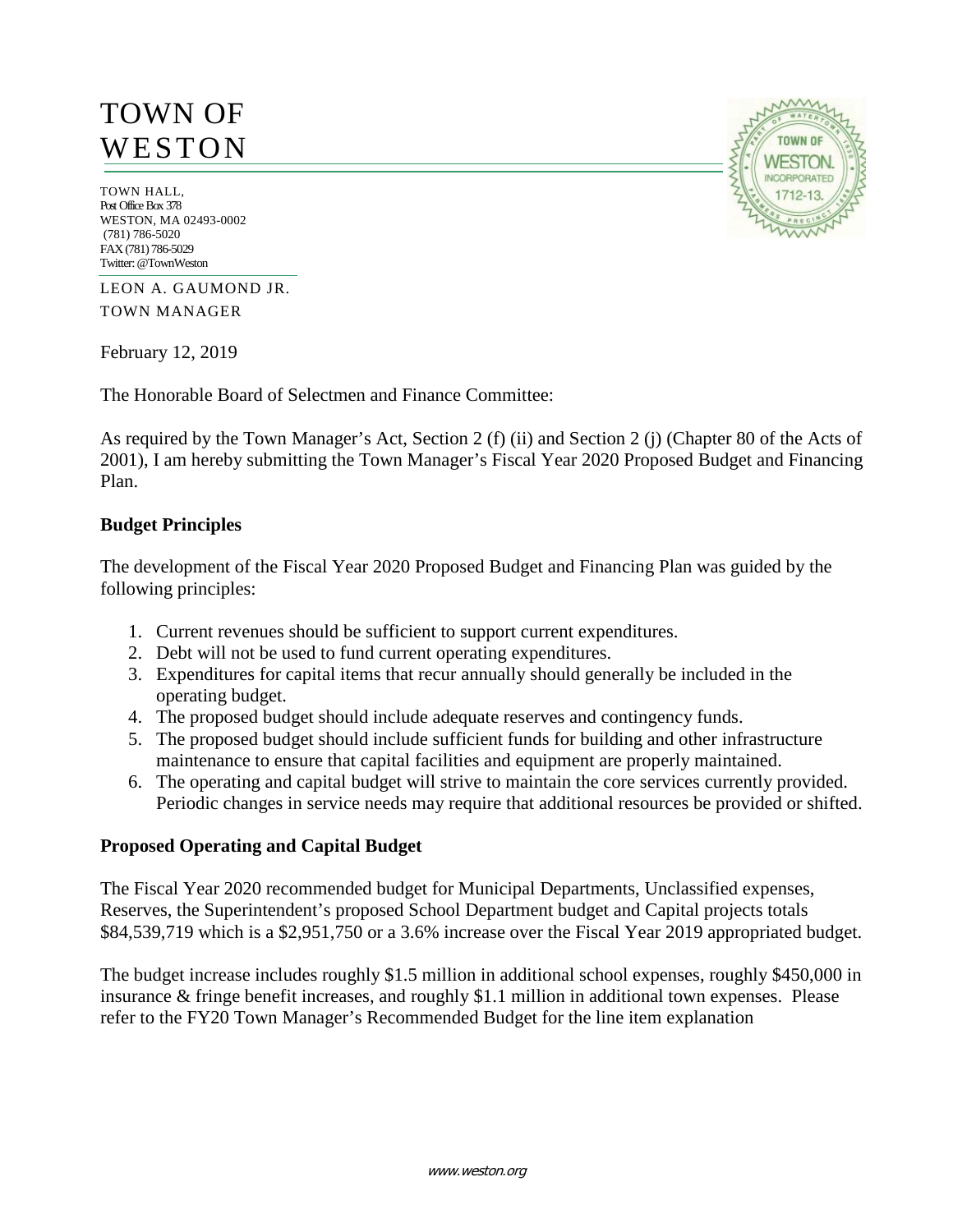#### **Summary of Recommended FY2020 Budget**

|                                                  | <b>FY19</b><br><b>Budget</b> | Recommended<br><b>FY20</b><br><b>Budget</b> | \$ Change  | % Change |
|--------------------------------------------------|------------------------------|---------------------------------------------|------------|----------|
|                                                  |                              |                                             |            |          |
| Schools                                          | 40,099,468                   | 41,599,864                                  | 1,500,396  | 3.7%     |
| Unclassified & Fixed Costs                       | 17,662,275                   | 18,116,092                                  | 453,817    | 2.6%     |
| General Government                               | 20,944,592                   | 22,609,107                                  | 1,664,515  | 7.9%     |
| Separate Articles                                | 2,881,634                    | 2,214,656                                   | (666, 978) | $-23.1%$ |
| <b>Total Budget</b>                              | 81,587,969                   | 84,539,719                                  | 2,951,750  | 3.6%     |
| Gross Debt Service Exempt from Proposition 2 1/2 | 8,741,482                    | 9,624,481                                   | 882,999    | 10.1%    |
| <b>Grand Total Budget</b>                        | 90,329,451                   | 94,164,200                                  | 3,834,749  | 4.2%     |

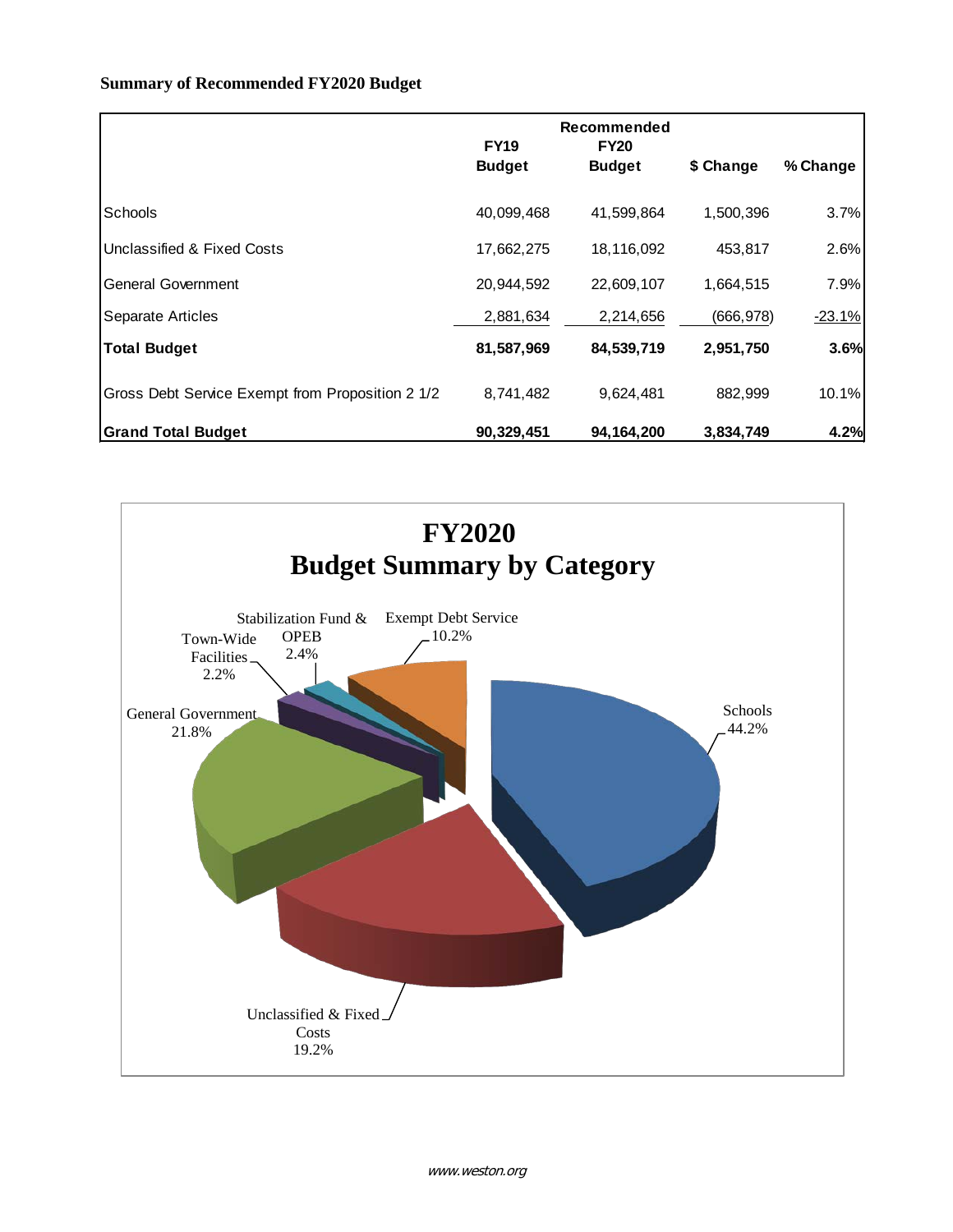## **Proposed Revenue**

Property taxes are the largest single revenue source for the Town and provides roughly 85% of total operating revenues. Property taxes are levied on real property (land and buildings) and personal property (equipment) used by Weston's non-manufacturing business firms. In accordance with State Law, the Town's Board of Assessors determines the fair market value of all taxable real property. As you probably know, the Town is heavily reliant upon residential taxes as a main source of the Town's revenues; usually in the 95% range. This highlights the need for addition commercial and industrial ventures in the community.

As the Town's primary revenue source, the Fiscal Year 2020 property tax levy limit is expected to be \$72,012,701, which is an increase of \$3,052,507 or a 4.4% increase over FY2019 revenues. We have certified that the total available for appropriation to be \$84,539,719 which is comprised of property taxes, state aid, local receipts, other revenue, and the utilization of \$3,000,000 in free cash.

## **Exempt Debt Service**

Exempt debt service is principal and interest payments on bonds issued for projects that have previously been approved by Town Meeting and voted to be excluded from the limits of proposition 2½. Fiscal Year 2020 net exempt debt service is projected to be \$8,710,651, an increase of \$794,186 or 10% over Fiscal Year 2019 net exempt debt service. Debt service on proposed capital projects to be considered at Annual Town Meeting is not included in the FY2020 budget; because of the expected timing of the borrowing, it will not be an impact on the budget until FY2021. Assuming approval of a debt exclusion question on the Annual Town Election ballot and approval of the proposed projects at Annual Town Meeting, the estimated amount to be added for exempt debt service in FY2021 is \$1,615,565 and \$3,368,381 in FY2022.

## **Proposed Budget and Financing Plan**

There are a number of aspects of this Plan that should be highlighted:

- **1. School Department Budget** Under the Town Manager Act, the School Department budget is submitted directly to the Finance Committee and, therefore, is not included in this document except in summary form. It is expected that the School Committee will approve its recommended budget in March. In order to provide a general view of the overall Town and School budget, we have included in this document the Superintendent's proposed budget, as submitted to the School Committee.
- **2. Revenue Projections** Section 2 of this budget document includes the Fiscal Year 2020 detailed revenue projections to support this proposed budget.
- **3. Budget Summary** Section 3 of this budget document includes a summary of budget recommendations for all Town departments. Detailed budget recommendations can be found in Sections 6-16.
- **4. Level Service Budget Requests**  Department managers were asked to submit "level service budgets" for Fiscal Year 2020. A level service budget is that amount of funding required to deliver the same level of services in Fiscal Year 2020 as was provided in Fiscal Year 2019. Only increases for contractual, mandated or known additional costs were allowed. For my information I also asked for a level funded budget to gauge what that type of budget will mean to the town's operations.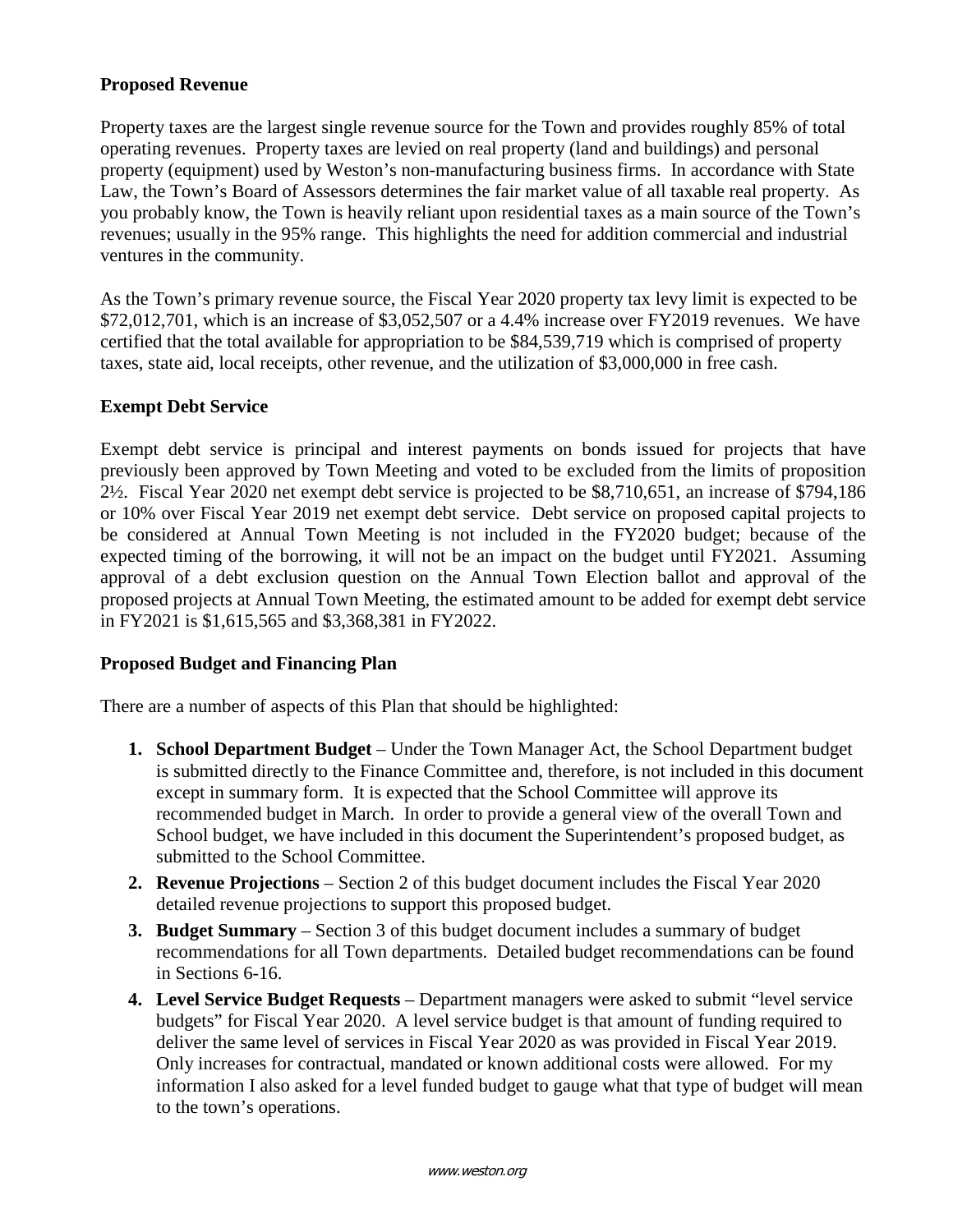- **5. New Budget Requests** Municipal department managers were asked to prepare a separate request for any additional staffing, services and capital budget items proposed. Recommended new municipal requests to address increased demands for service result in an increase of \$952,746. These requests are included in the budget narrative for each departmental budget and in the budget column labeled "Town Manager's Recommendation-New Requests." They are also summarized in Section 5 of this document with the understanding that the Board of Selectmen may change this ranking as it reviews Town-wide priorities. I have also detailed \$197,383 in budget offsets thus leaving new requests being funded at \$755,363.
- **6. Reserve Policy**  This Proposed Budget and Financing Plan includes the continued implementation of the Reserve Policy updated by the Board of Selectmen in 2017. I am pleased with the efforts that Weston has made in improving reserves which is especially important to bond rating agencies when evaluating the Town's Aaa credit rating.
- **7. Capital Requests**  Sections 17-22 of the Fiscal Year 2020 Proposed Budget and Financing Plan include capital requests proposed by funding source. Capital requests are those items generally costing more than \$25,000 and having a useful life of more than five years. In addition, a five year projection of future capital projects is included.
- **8. Debt Exclusion Consideration** In prior years, the Board of Selectmen has placed before the voters Proposition 2½ debt exclusion questions for various capital projects approved or to be considered by Town Meeting. Included in Section 17, Capital Requests-Table I, are those capital projects recommended for Fiscal Year 2020 that the Board of Selectmen will want to consider as debt exclusion questions.

# **FY20 Budget Initiatives**

Every year there are additions to level service proposed because of increased demand for services, and Fiscal Year 2020 is no exception.

# DPW - Roadway Maintenance - \$500,000

The Town has not kept up with roadway maintenance and repaving efforts that often become more complicated projects because of the need to coordinate with utilities, upgrade drainage systems and adjacent sidewalks at the same time. In 2014, a Pavement Management Study concluded that about \$1.5 million is needed annually to keep up with proper maintenance of Town roadways; however, this amount will not fund what is needed to "catch up" with past underfunding. In the last several years, the Town has increased the amount of Town funding to be combined with State Chapter 90 funds to meet the Town's road needs. We have been proceeding gradually in order to be sure the Department of Public Works can handle the additional work involved. Improvement of roadways is a high priority of the Board of Selectmen.

## DPW – Deputy Director of Project Management - \$145,014 (includes benefits)

A new Project Manager position is proposed to manage the lanrge number of construction projects planned for the community. In FY18, we added a new position of capital projects engineer and this year it has been a priority of the Selectmen and DPW Director to increase operational capacity to coordinate the large list of projects at the DPW.

# Information Technology – Network Manager - \$101,090 (includes benefits)

An additional position in the IT Department is recommended to help this department with the changes in technology and recent personnel changes. Most notably is the retirement of a police lieutenant which carried a tremendous burden on public safety IT support as well as the resignation of the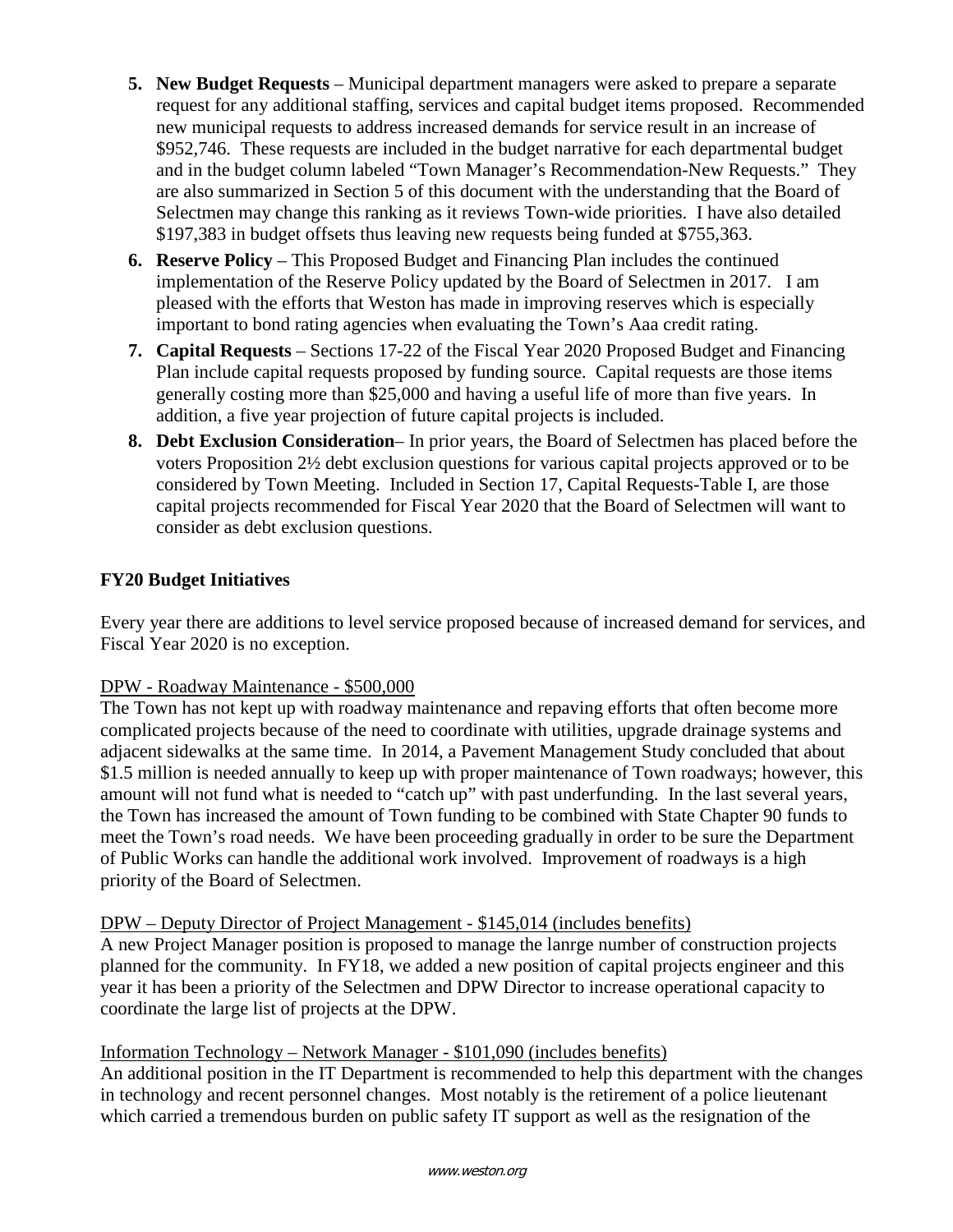Network Manager . The IT Department now needs to provide more service without the capacity to do so.

## Police – School Resource Officer - \$112,333 (includes benefits)

Tragedies in the schools are sadly becoming less shocking in this country and many Police Departments are approaching this 'new-normal' by instituting a School Resource Officer position within their Town. Weston is no different. While we current have an officer who works with the school children and school department, her time is currently split among other functions as well. The Police Chief has asked for 2 such positions. My proposed budget provides for the funding for one of those positions and to revisit the other position in subsequent budgets.

## DPW – Engineering Services – Stormwater Permitting Compliance - \$47,500

Municipal governments across the country are determining what they need to do to comply with the new stormwater management requirements. In Weston, we estimate the addiitonal costs to meet these requirements to be about \$47,500 and includes engineering, maintenance contracts for yearly roadside maintenance and wash bays, as well as public relations. Failure to meet our obligations may result in fines levied against the Town by the Department of Environmental Protection.

## Council on Aging – Support for part-time Office Support - \$24,319

Increased demands at the Senior Center has made it difficult to carry out the mission of the department. Through a combination of budget cuts and use of a formula grant, we will be creating a part-time position to provide some additional support for this office.

## Conservation – Addition of a part-time Conservation Assistant - \$17,940

Increased demands on the Conservation Department has made it difficult to carry out the mission of the department. Through a combination of budget cuts and use of Wetlands Protections Funds, we will be creating a 15 hour/week position to provide some additional capacity in the office.

## Health – Additional hours for the Public Health Nurse - \$4,550

For the past three years the Board of Health has been required to furlough the Public Health Nurse for as many as three weeks due to events occurring during the year requiring more service hours than was allocated. In addition there have been two major changes in their service delivery since last year. First, there has been a significant change in the camp regulations adding to the demands of the health nurse and second, is an increase of reporting on the vaccination and immunization programs offered in Town. This increase will add an additional 100 hours/year to the Public Health Nurse's line item.

## Recreation – Ice Skating Program - \$60,000 (Enterprise Fund)

The Weston Skating Club (WSC) has asked the Recreation Department to take over the operation of their programs and services. This includes offering skating lessons, men's hockey, and open skate at the Rivers Skating Rink. For many years, we have worked with the WSC to help arrange ice time and previously managed their registration. We currently have a revolving account used to process their payments for ice rink rentals. WSC wishes to turn over their operations to Recreation in FY 20 and have Recreation accept registrations and arrange for lessons and other programs and activities. We expect the cost to be approximately \$60,000 and for that to be offset 100% by revenues.

# **Other FY2020 Budget Highlights**

## Salaries

The Town is in the process of renegotiating most of the collective bargaining agreements for the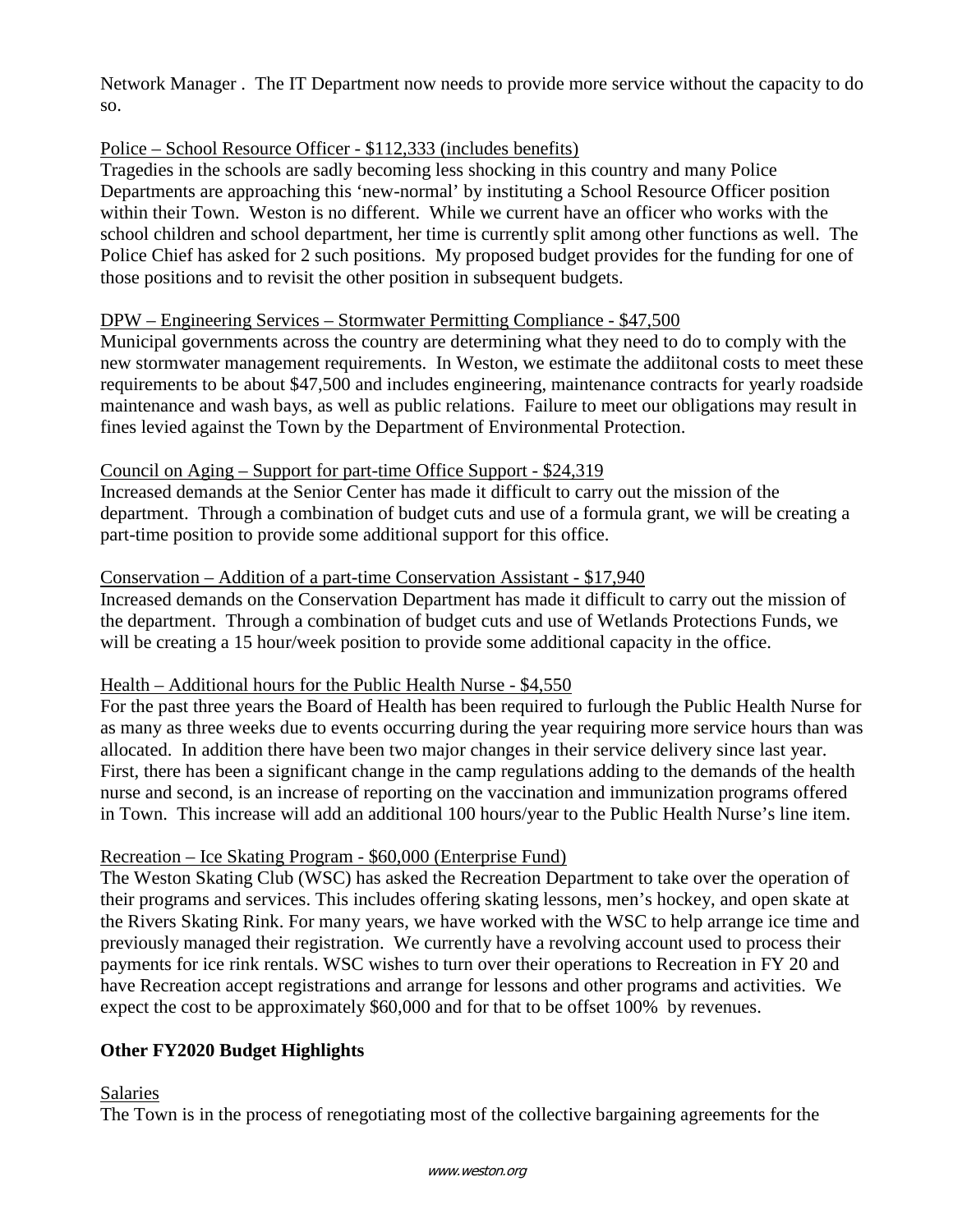Town prior to the end of the fiscal year. Negotiations with unions are conducted by the School Committee for School unions and by the Town Manager in consultation with the Board of Selectmen for Municipal unions.

## Benefits

The projected increase in the Town's group health/life/medicare insurance budget for all employees is \$231,371 or 2.1%, which is based on an expected 5% increase in premium rates from the Group Insurance Commission. The actual increase will not be known until March. Although the premiums are expected to rise by 5%, the overall impact to the Town is less, because we are finding that new employees are opting for lower cost plans, more employees are switching to their spouse's plan, and there is an increase in the number of employees who are "opting out" of the Town's health insurance.

The increase for the Middlesex Retirement System is \$173,257 or 3.4%. Although the Town's pension liability is 45.6% funded, according to the most recent actuarial study, Middlesex Retirement System is required to fully fund the liability by 2035. The Town maintains a Pension Stabilization Fund with approximately \$417,000 that can be used to smooth extraordinary increases in this appropriation, if needed.

The Town's Other Post-Employment Benefits (OPEB) contribution is increasing by \$93,022 or 4.4%. The Town's current policy is to contribute the Annual Required Contribution (ARC) each year to a trust fund maintained for the purpose of funding this long term liability over 30 years for retiree health insurance.

## Energy Savings

As a designated Green Community, Weston has taken a number of steps to make the operation of its buildings and facilities more energy efficient, thus saving energy costs. Of particular note is the impact of solar panels that were installed on the Town's landfill and also on the roof of the DPW building, which produced savings to the Town in electricity costs for Town buildings of more than \$400,000 in FY2018. The FY2020 recommended budget includes a conservative estimate of \$300,000 in anticipated savings as a result of the solar panels.

# **FY2020 Capital Budget**

Included in Sections 17-22 of this document are the Town's Annual Capital Budget and Capital Improvement Program (CIP). The table below lists the capital requests being made for FY2020.

The recommended FY2020 Capital Budget totals \$6,083,044, of which \$1,860,640 will be proposed for borrowing with excluded debt, \$367,000 for borrowing with enterprise fund debt, \$100,000 from enterprise fund retained earnings, and \$3,755,404 from both general fund and cash capital. It should be noted that funding for all recommended FY2020 projects requiring borrowing must be approved through separate warrant articles that will be proposed at the May 2019 Annual Town Meeting.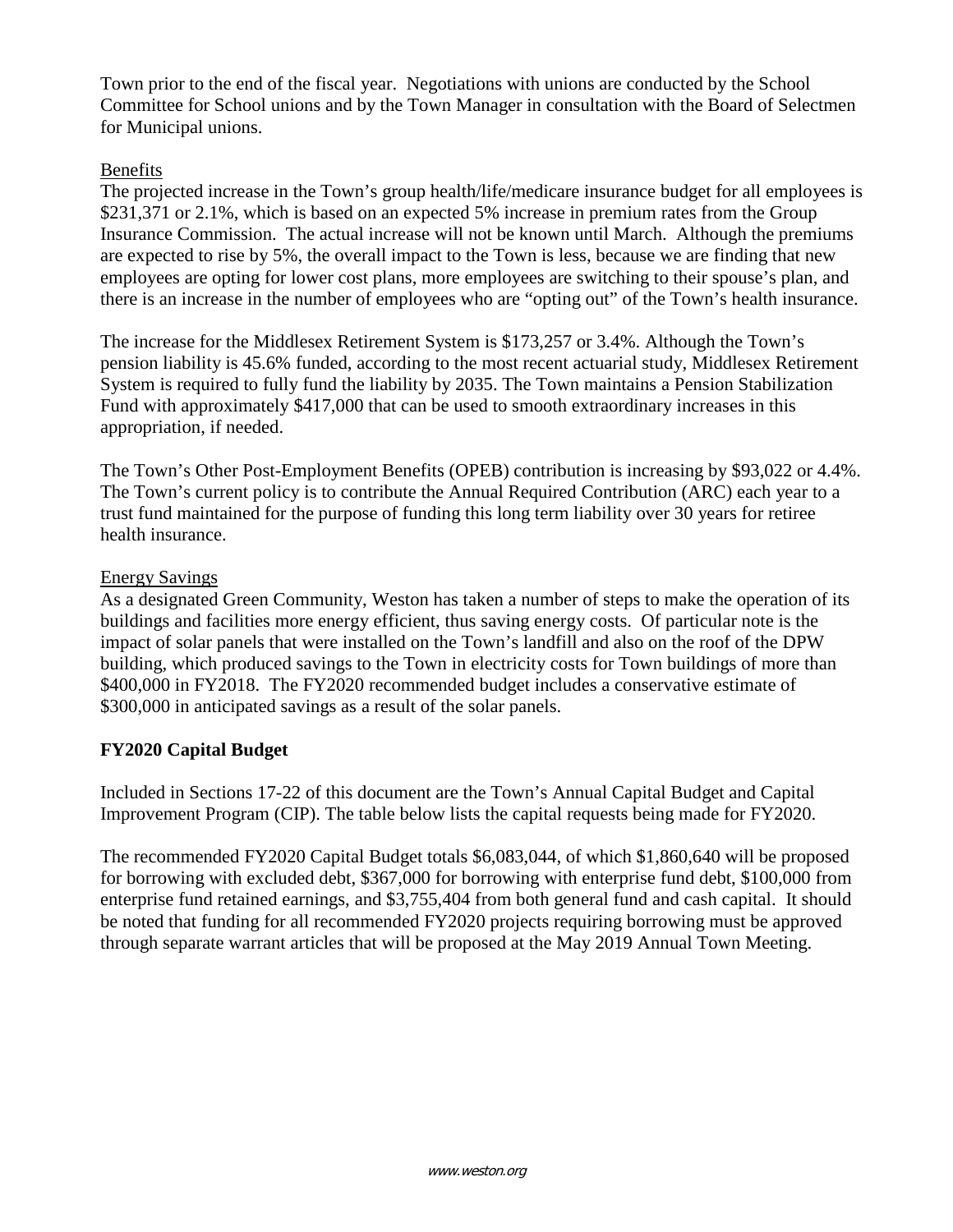# FY2020 Capital Budget

|                                   | <b>FUNDING</b>              |               |
|-----------------------------------|-----------------------------|---------------|
| <b>PROJECTS BY DEPARTMENT</b>     | <b>SOURCE</b>               | <b>AMOUNT</b> |
|                                   |                             |               |
| <b>DEPARTMENT OF PUBLIC WORKS</b> |                             |               |
| Drainage Improvements             | <b>Excluded Debt</b>        | 300,000       |
| South Side Drainage Improvements  | <b>Excluded Debt</b>        | 334,740       |
| <b>Cherry Brook Culverts</b>      | <b>Excluded Debt</b>        | 465,900       |
| Roadway Improvements              | <b>Operating Budget</b>     | 1,750,000     |
| Departmental Equipment            | <b>Operating Budget</b>     | 416,000       |
| Sidewalk Reconstruction           | <b>Operating Budget</b>     | 250,000       |
| <b>Guardrail Improvements</b>     | <b>Operating Budget</b>     | 50,000        |
| Water Hydrant Rehab Program       | <b>Operating Budget</b>     | 50,000        |
| Water Storage Tank Program        | <b>Operating Budget</b>     | 10,000        |
| Water Distribution Master Plan    | <b>Enterprise Fund Debt</b> | 160,000       |
| Water Main Rehab Program          | <b>Enterprise Fund Debt</b> | 207,000       |
| <b>SUBTOTAL</b>                   |                             | \$3,993,640   |
| <b>FACILITIES TOWN-WIDE</b>       |                             |               |
| Town-Wide Facilities Improvements | <b>Operating Budget</b>     | 600,788       |
| Equipment                         | <b>Operating Budget</b>     | 52,000        |
| <b>SUBTOTAL</b>                   |                             | \$652,788     |
| <b>FIRE DEPARTMENT</b>            |                             |               |
| Radio System Upgrade              | <b>Excluded Debt</b>        | 760,000       |
| <b>SUBTOTAL</b>                   |                             | \$760,000     |
| <b>POLICE DEPARTMENT</b>          |                             |               |
| Vehicles, Equipment & Maintenance | <b>Operating Budget</b>     | 156,819       |
| <b>SUBTOTAL</b>                   |                             | \$156,819     |
| <b>SCHOOL DEPARTMENT</b>          |                             |               |
| School - Bus Replacement (3)      | <b>Operating Budget</b>     | 254,889       |
| <b>SUBTOTAL</b>                   |                             | \$254,889     |
| <b>BROOK SCHOOL APARTMENTS</b>    |                             |               |
| Repairs & Replacements            | <b>Operating Budget</b>     | 164,908       |
| Capital Improvements              | <b>Retained Earnings</b>    | 100,000       |
| <b>SUBTOTAL</b>                   |                             | \$264,908     |
| TOTAL FY20 CAPITAL BUDGET         |                             | \$6,083,044   |

The pie chart below shows the breakdown of funding sources by category for the proposed FY2020 Capital Budget.

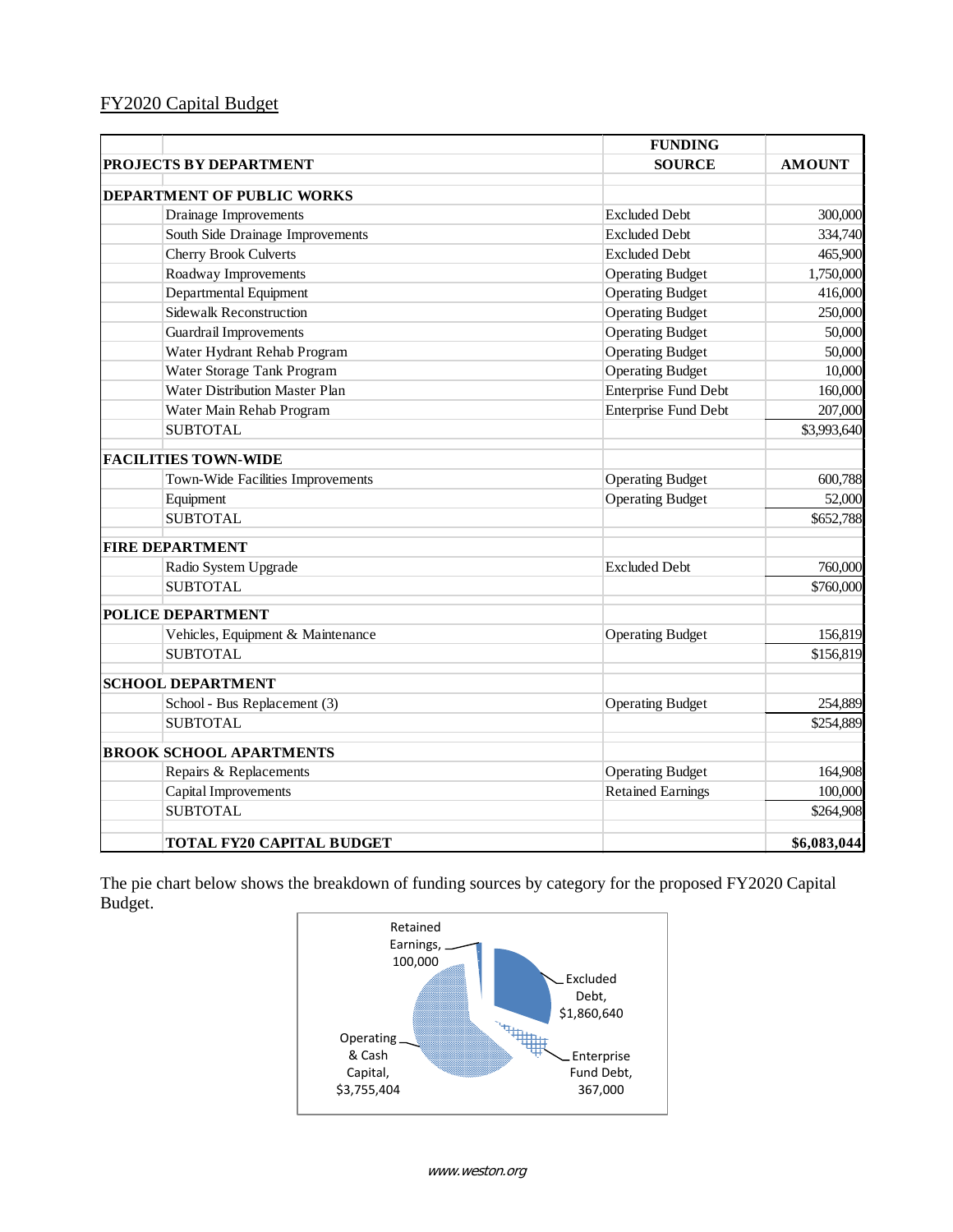## **How does the recommended FY2020 Budget support the Board of Selectmen's stated priorities?**

Following are projects and priorities on which the Board of Selectmen is currently focusing that are addressed in the FY2020 budget:

1. A) Accelerate roadway maintenance; and B) Develop plan with resources required to improve roadway maintenance so all roads can receive a score of 70 or greater by 2028.

*An additional \$500,000 is proposed. This plan calls for the utlization of \$500,000 in Free Cash to add to our annual appropriation for roadway improvements to bring that amount to \$1,750,000. This will help us greatly achieve the stated roadway improvement goal. In addition the creation of a Project Management position in the DPW will greatly improve our capacity to meet the stated roadway improvement goal.*

2. Design improvements to Town Center – underground utilities, parking, sidewalks, etc.

*This project is in the design process; construction funds are pending a successful vote at the 2019 Special Town Meeting in March.*

3. Obtain construction funding for the Josiah Smith Tavern Re-Use project.

*This project is in the design process; and the funds for construction is planned for at the 2019 Special Town Meeting in the Fall.*

- 4. Finalize improvements to the rail trail.
- 5. Improve cell phone service.

*This project is in the study phase with consulting fees planned in the Selectmen's consultant line item.*

## **Acknowledgments**

Preparing a budget document with this level of detail is a significant undertaking. I would like to express my appreciation to all of the Town's department managers and board and committee members who contributed to the development of this budget. Since this is my first budget as the Weston Town Manager, I would like to offer special thanks to Finance Director/Town Accountant Susan Kelley for coordinating and overseeing the budget process, working with Financial Analyst Charles Young, to prepare the budget spreadsheets, debt service and revenue projections, and other analysis. Assistant Town Manager/Human Resources Director Lisa Yanakakis prepared, analyzed and confirmed amounts needed for costs related to employee benefits and salary changes. I would also like to acknowledge my predessessor, Donna VanderClock, for providing me with the framework to be successful in this venture. Weston has a great team in the community and I am proud to work with them.